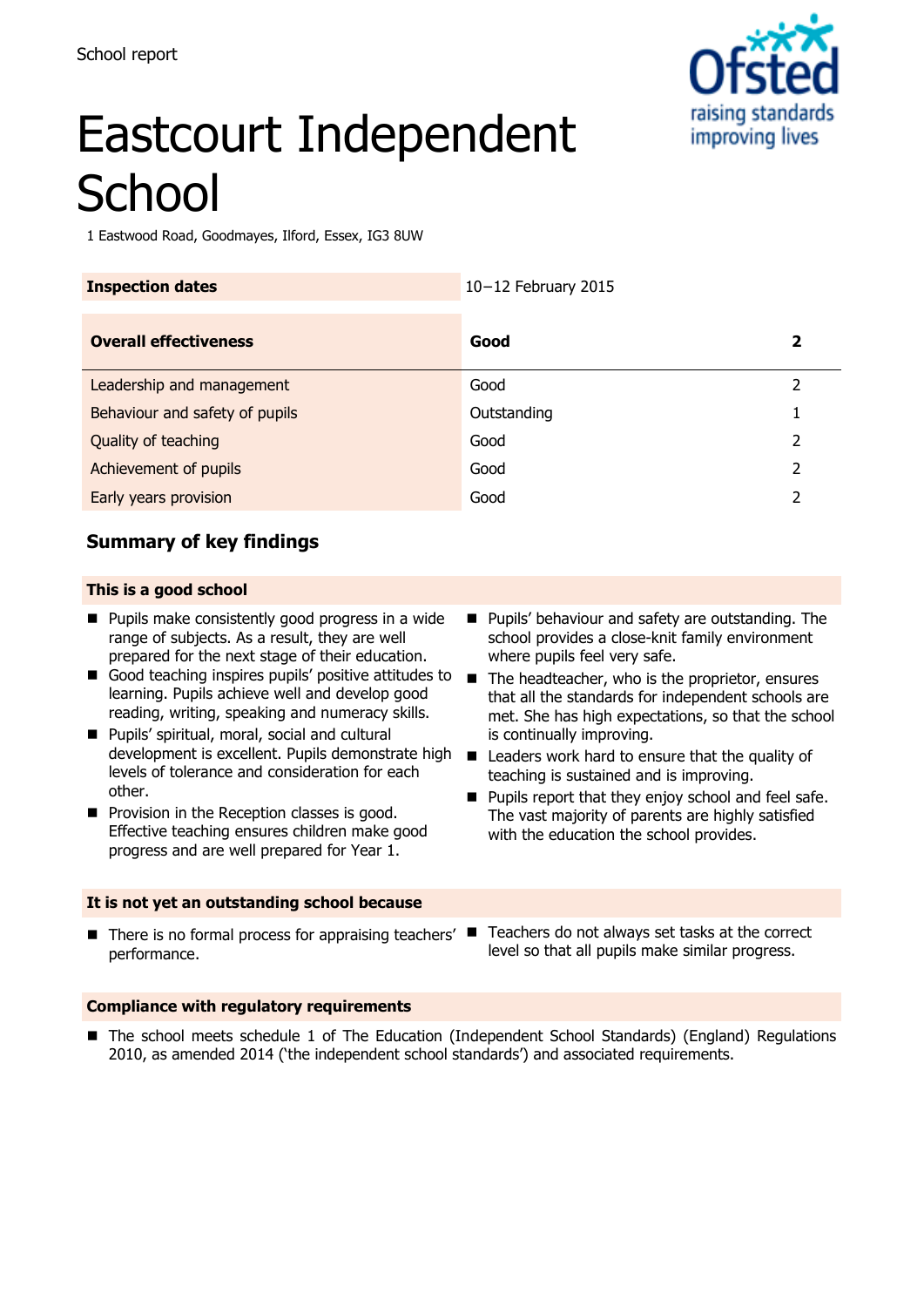# **Information about this inspection**

- The inspection was carried out with one day's notice.
- The inspectors observed the impact of teaching in 26 lessons taught by all staff. School documentation was examined including the school prospectus and website, the school's own evaluation of its work, pupils' workbooks and information regarding pupils' progress.
- All policies and procedures were examined including for safeguarding, behaviour and attendance.
- Discussions were held with the headteacher, senior leaders, staff, parents and pupils.
- There were no staff questionnaires.
- The inspectors took account of the 19 responses to the Ofsted online questionnaire Parent View.

# **Inspection team**

| Flora Bean, Lead inspector | <b>Additional Inspector</b> |
|----------------------------|-----------------------------|
| <b>Helen Griffiths</b>     | Additional Inspector        |
| Clementine Olufunke Aina   | <b>Additional Inspector</b> |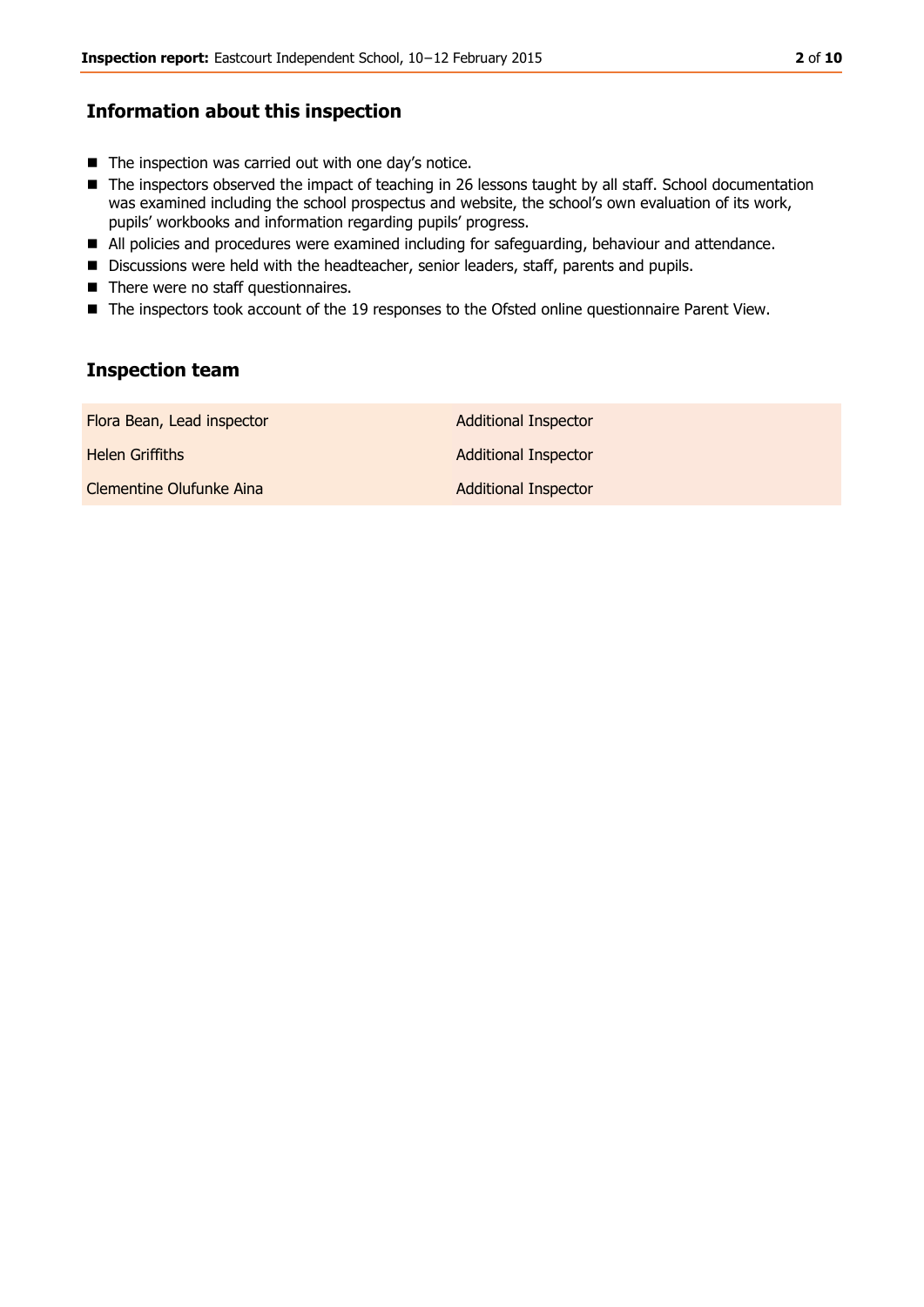# **Full report**

# **Information about this school**

- Eastcourt School is a selective, independent day school located in Ilford, Essex.
- The school was founded in 1896. The headteacher is the proprietor and her family have owned the school since 1986.
- The headteacher has sole responsibility for the leadership and management of the school. There are no middle managers. She is supported by an administrator and a health and safety manager.
- The school aims 'to produce well-educated, caring, well-mannered individuals'.
- $\blacksquare$  The school admits boys and girls between the ages of four and 11 years.
- There are two Reception classes. All children attend the Reception classes full-time.
- There is a wide range of nationalities in the school. The majority of pupils are from Asian and African Caribbean heritages, which is above average.
- There are currently no pupils with special educational needs or with a statement of special educational needs. Also, there are no pupils at the early stages of speaking English.
- The school has a good number of pupils who win academic and music scholarships to local secondary grammar and independent schools.
- $\blacksquare$  The school was last inspected in July 2011.

# **What does the school need to do to improve further?**

- Strenghten leadership and management by: developing a more rigorous appraisal system so that teachers are set clear targets so that they can improve their performance further
	- ensuring teachers set tasks at the correct level to match the needs of different groups of pupils.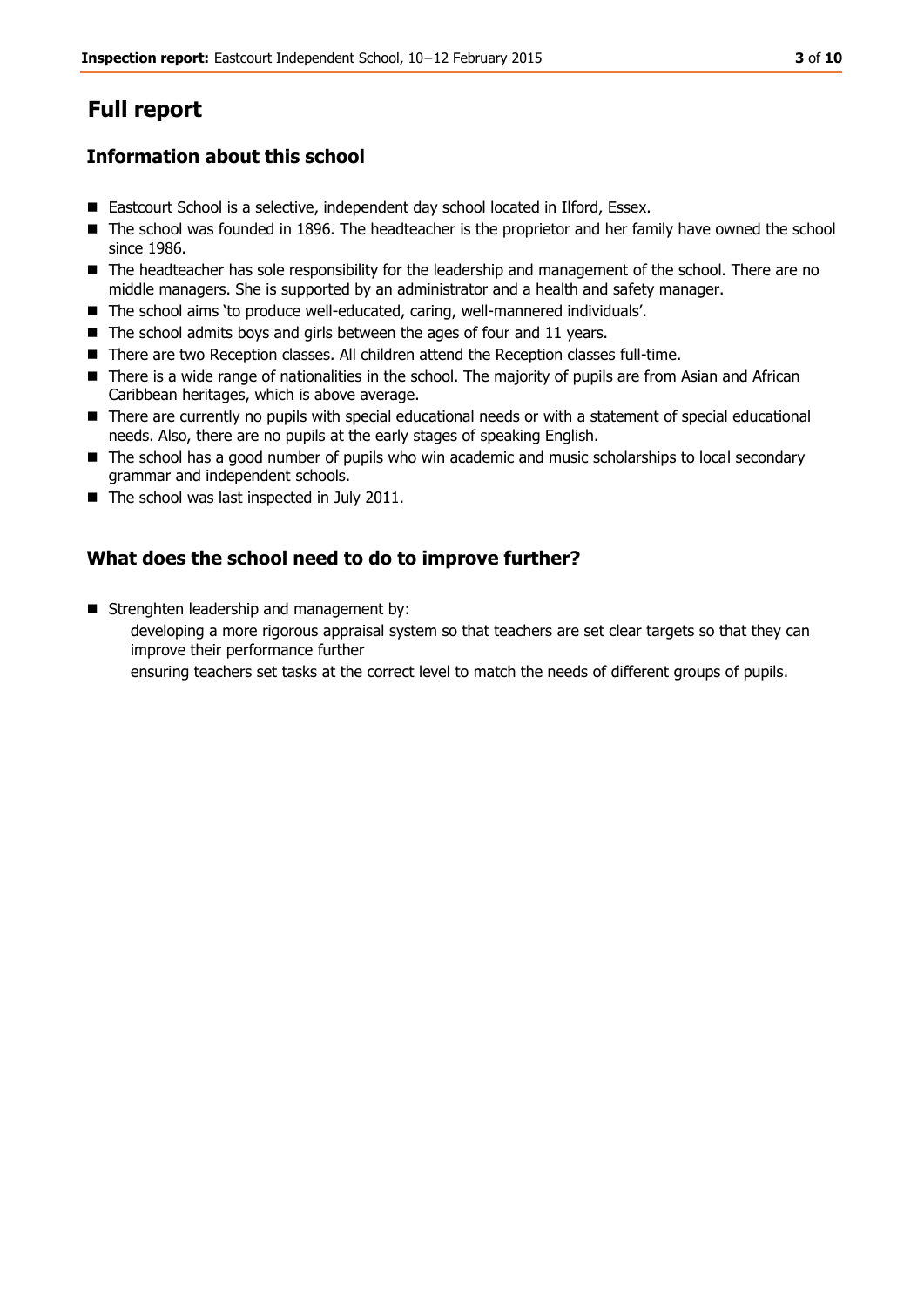# **Inspection judgements**

### **The leadership and management are good**

- The leadership and management of the school are good. The headteacher has ensured that all the independent school standards are met, including those for the Reception classes.
- The headteacher has high expectations and ambitions for the pupils. She knows her school well and strives to maintain and develop the quality of provision further. As a result, pupils attend regularly and are well prepared and move confidently to the next stage of their education.
- The school sustains a very positive and caring atmosphere. As a result, pupils' attitudes to learning and behaviour are outstanding. The school strives to ensure equality of opportunity and to eliminate any kind of discrimination. The school is a harmonious and tolerant community.
- The range of subjects covers all the required areas of learning. In addition to the strong focus on literacy and numeracy, science and information and communication technology (ICT), the humanities and French are taught. Pupils' artistic, aesthetic and creative skills are well developed in art, music, dance and drama lessons. Weekly physical education lessons ensure that pupils have regular exercise and develop good games skills. Extra-curricular clubs enhance pupils' experience and contribute well to their academic and personal development.
- The quality of teaching is good. Teachers know the pupils well, monitor their progress and set challenging tasks in lessons for them. However, on occasion, tasks set do not always match the needs of different groups of pupils and progress is slowed.
- The school has good systems for checking pupils' attainment and progress. Through regular testing in all subjects, pupils know how much progress they have made and what they need to do to improve. Results of tests are recorded and information is regularly sent to parents so that they are well informed of their children's progress. The school organises frequent workshops for parents to attend with their children, so that parents understand how their children learn in school. This is much appreciated by parents and supports pupils' learning well.
- The headteacher's recent focus on improving the quality of marking has been highly successful. Pupils' work is regularly and well marked, with helpful comments so pupils know how to improve.
- Teaching provides many valuable opportunities through an excellent personal, social, health and citizenship programme (PSHCE) for pupils' personal development. Within this diverse cultural community, pupils learn actively about British values and acknowledge, accept and celebrate difference. This prepares them well for life in modern Britain.
- Pupils' spiritual, moral, social and cultural awareness is developed well. Through assemblies, visiting speakers and charitable events, pupils learn about the world beyond them and develop caring and positive attitudes. They display high levels of responsibility and maturity.
- The headteacher supports teachers well. However, appraisal systems are at the early stages of development. It is not yet rigorous in ensuring that observation of teaching and learning results in clear targets with follow up to improve the quality of the teaching and learning still further.
- The school's arrangements for ensuring the safety and security of pupils are outstanding. Staff are vigilant in their supervision of pupils at all times.
- **Procedures for safeguarding, including for safe recruitment, are rigorous. All staff are appropriately** trained and are aware of their responsibilities for the pupils. The school ensures that pupils understand the need to keep safe, both in and out of school.

#### ■ The governance of the school:

The headteacher, who is also the proprietor, has sole responsibility for governance. She is very aware of her responsibilities for all aspects of the school and for her duty of care for the pupils.

She has begun to implement a system of appraisal for staff to ensure the quality of teaching continues to improve.

The premises are well maintained, safe and secure and have plenty of space for indoor and outdoor learning and play.

The headteacher ensures that safeguarding procedures are robust. She ensures that the administration and maintenance departments work effectively to maintain the welfare, health and safety requirements.

Through careful financial management, the school is well resourced and maintained so that staff and pupils have a good working environment.

The headteacher has a full teaching programme as well as her responsibilities for leading the school. Some external support has been established recently so that all policies and procedures are up to date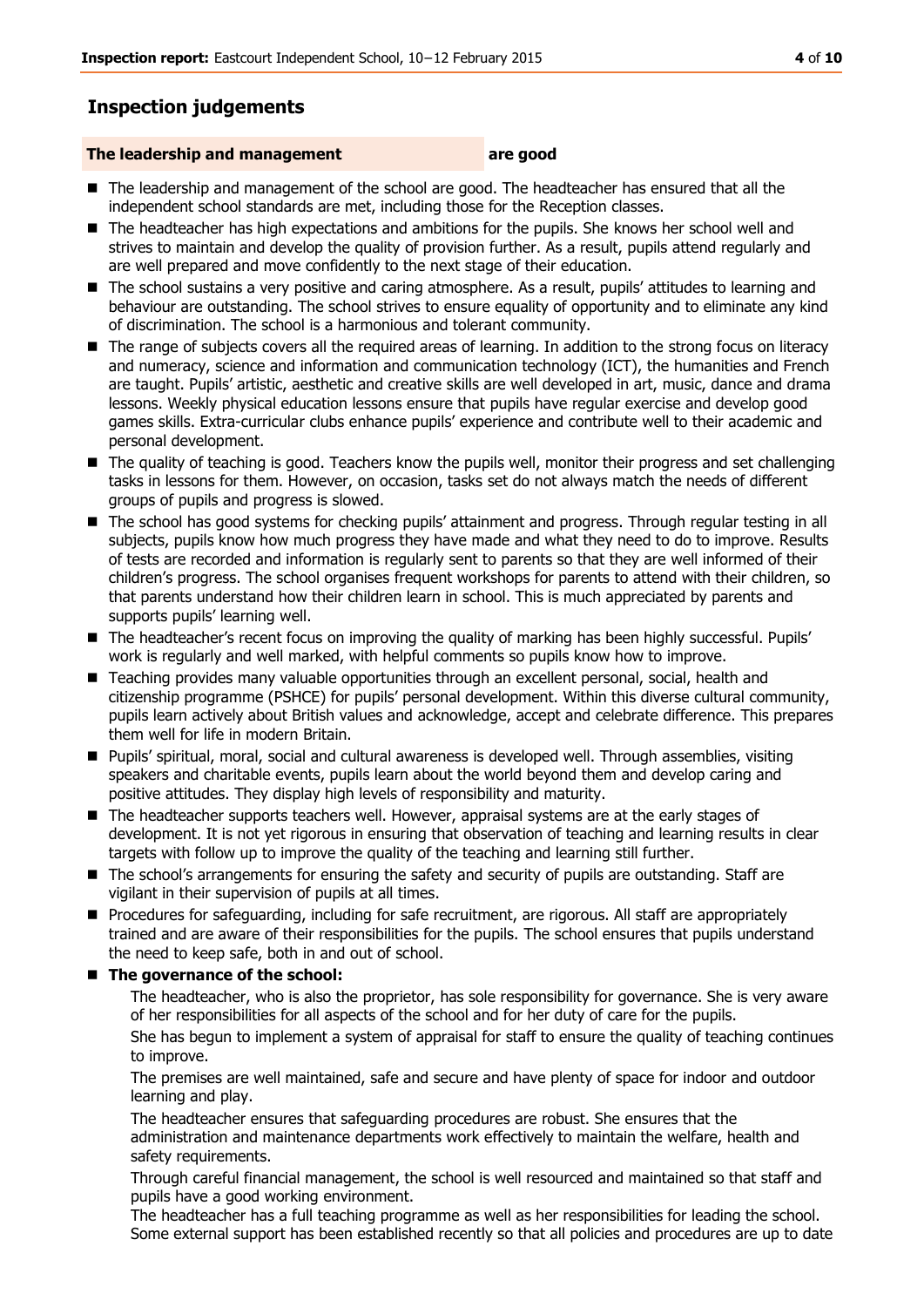and reviewed as required.

The school liaises well with parents and carers, who receive all necessary information. The school website and prospectus provide the required information on all aspects of the school including the procedures for handling complaints.

#### **The behaviour and safety of pupils are outstanding**

#### **Behaviour**

- The behaviour of pupils is outstanding. From the youngest children in the Reception classes to Year 6, pupils demonstrate mature and highly positive attitudes to learning. There is no disruption in lessons. Pupils work responsibly and collaboratively.
- **Pupils are polite, courteous and appreciative of the school and their teachers. There is an atmosphere of** tolerance, harmony and consideration for each other. They are reflective and spontaneous in their responses and positively celebrate others' success. Even the youngest children in the Reception classes display excellent levels of control and consideration for each other as they work and play constructively together.
- **Parents say that the behaviour in the school is excellent and that their children develop highly positive** attitudes to learning.
- There is no reported bullying. In discussion, pupils acknowledged that sometimes there is a disagreement but there is always a teacher available or the headteacher to call on for help to solve an issue. Staff are responsive in alleviating any discord and always ready to praise good and altruistic behaviour.
- **Pupils are taught how to stay safe when using computers and how to consider risk. Leaders ensure that** the promotion of extremism and political views is prohibited, so that all the independent school standards for this aspect are met.

#### **Safety**

- The school's work to keep pupils safe and secure is outstanding. Careful consideration has been given to all aspects of pupils' safety and supervision, whether on the school premises or on the regular outings to the park for physical education. In discussion, parents confirm that their children feel extremely safe in school.
- Attendance rates are high.
- Arrangements for the safeguarding of pupils and safe recruitment of staff are stringent. Staff are appropriately trained, including in child protection, fire safety and first aid including for the early years. Staff are highly aware of their responsibility for the children in their care.
- The independent school standards for behaviour and safety are fully met.

#### **The quality of teaching is good**

- The headteacher has ensured that teaching is consistently good, and improving. As a result, teaching at Key Stages 1 and 2 is always good. Pupils make good progress and achieve well. They are responsive to the imaginative tasks set for them and are inspired to learn. However, on occasion, tasks set do not match the needs of different groups of pupils and, as a result, progress slows.
- Teaching demonstrates a strong focus on developing key literacy and numeracy skills. Pupils have plentiful opportunities to practise their skills. They develop fluency in reading from an early age and many are avid readers. They develop excellent skills in writing fiction and non fiction across a variety of subjects. Teachers place a strong emphasis on presentation, grammar, spelling and punctuation.
- Pupils develop excellent speaking and listening skills in discussion and debate and participate in all aspects of their work.
- Basic skills in mathematics are taught and regularly consolidated as pupils move through the school. Topics and key concepts are revisited and revised until they are firmly understood. As a result, pupils can apply numbers easily, for example in using their multiplication tables for calculations and problem solving.
- Teachers demonstrate excellent subject knowledge. They almost always adapt their lesson planning and use probing questioning to deepen pupils' knowledge and understanding. Through the varied and stimulating range of learning activities, pupils develop excellent learning strategies. They are inquisitive, ask probing questions and are quite prepared to research for themselves if a particular topic has sparked their interest.
- Teaching assistants are well deployed throughout the school and have a clear supportive role in lessons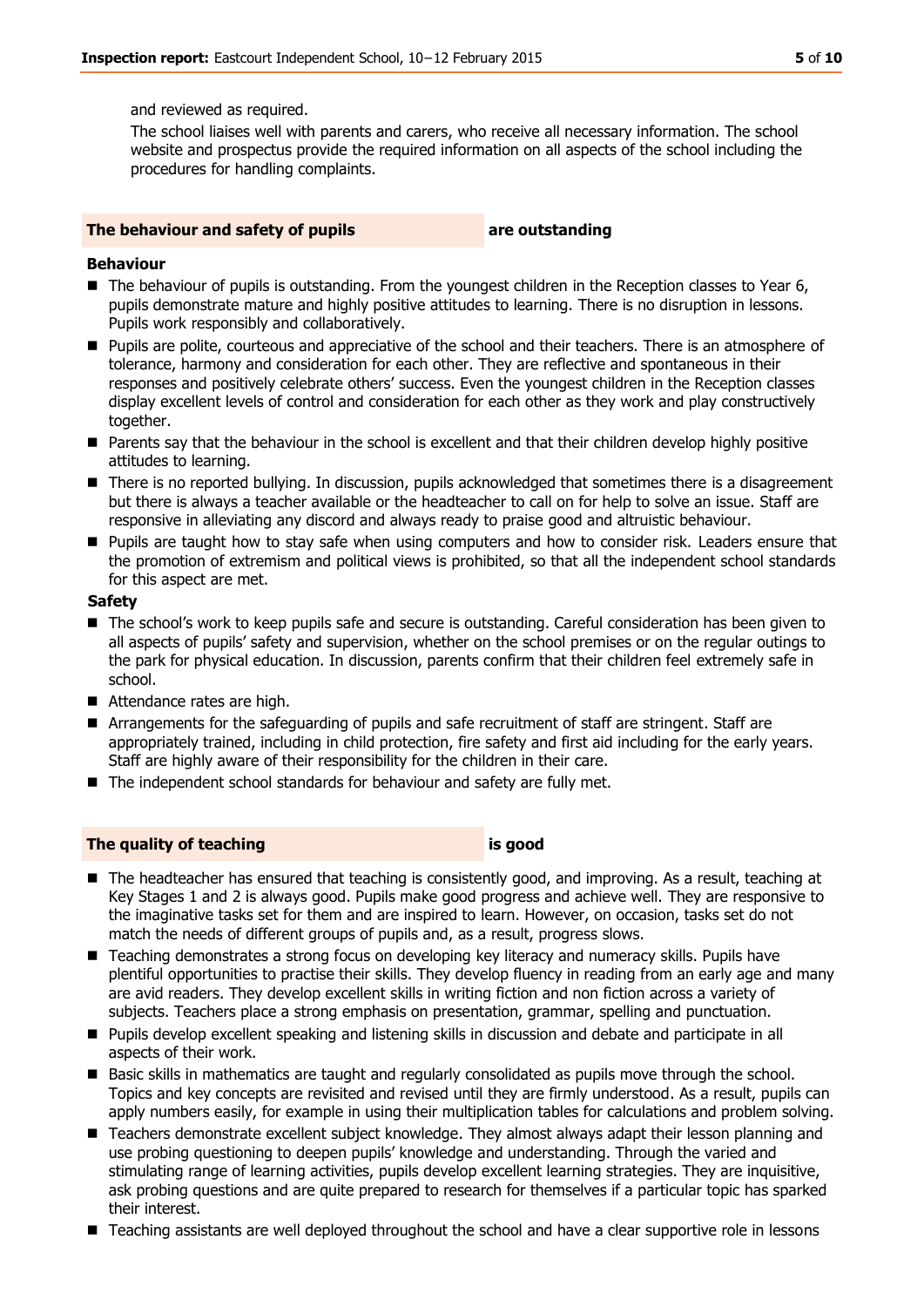to aid learning effectively.

**Regular checks on pupils' progress are used to identify any who are falling behind or who require** additional support. Pupils have regular homework, which increases as they move through the school. Teachers mark pupils' work well with constructive comments to help pupils know the areas to improve. Leaders have ensured all the independent school standards for teaching and assessment are met.

#### **The achievement of pupils is good**

- **Pupils'** achievement is consistently good because teaching is strong and supports pupils' learning well.
- **From the thorough approach in teaching in the Reception classes, pupils are well prepared in their literacy** and numeracy skills when they move to Year 1. The vast majority enter Year 1 with skills that are above expected levels for their age. Many are already fluent readers, with excellent listening, speaking and numeracy skills. They are excited to learn and approach their work with enthusiasm and curiosity. Progress continues to be rapid across all areas of learning and good support for those who require help is given to ensure that none fall behind.
- The move between year groups is smooth. By the end of Key Stage 1, all pupils have achieved expected levels of attainment. The vast majority exceed the expected levels in reading, writing and mathematics.
- At Key Stage 2, the strong emphasis on literacy and numeracy ensures pupils continue to make good progress. Pupils develop excellent reading and comprehension skills, write well at length for both fiction and non-fiction purposes and demonstrate increasing ability to solve mathematical problems and apply their skills well. In regular ICT lessons, pupils learn well and apply their skills intelligently across all areas of the curriculum. Pupils' workbooks demonstrate good progress and a good volume of work covered.
- The most able pupils have excellent literacy and numeracy skills and read widely across many subjects at levels above, and well above, those expected. Examples of pupils' creative writing, in workbooks and on display, demonstrate good, and sometimes outstanding, progress.
- **Pupils reflect on their work carefully to help them make accurate checks about how well they are doing** and what they need to do to improve. Excellent use of interactive whiteboards ensures that photographs and pictures enrich the learning environment and stimulate discussion in many subject areas.
- **Pupils have well developed aesthetic, creative and artistic skills from innovative art, music, dance and** drama lessons where teaching is consistently good. In art, for example, pupils developed excellent watercolour techniques in their paintings using a variety of Van Gogh paintings as stimuli.
- The majority of pupils continue to work at levels above those expected for their age. Any pupil who requires help is given regular support to maintain good progress.
- By the end of Key Stage 2 all pupils have reached levels of attainment in line with, or above, those expected for their age. Pupils are very well prepared for the next stage of their education and move with confidence to their new schools. Many gain scholarships to local grammar and independent schools.
- The headteacher has ensured pupils make consistently good progress because they are taught well. She has ensured that all the independent school standards for this aspect are met.

#### **The early years provision is good**

- Children are eager to learn in the Reception classes. Many have already attended Nursery so that they understand the daily routines of school and what is expected of them.
- They demonstrated excellent responsive attitudes to learning and enjoy stories, imaginative play and a willingness to share and play together. For example, in a literacy lesson they listened very carefully to the story of the lion and the mouse and were able to retell and re-enact the story well using key words, sounds and actions. They listen patiently to each other, learning to be good participators.
- Children enjoy a wide range of subjects and activities which support their development in all key areas of learning. Both indoor and outdoor activities are stimulating and challenging with a good balance of adult and child-initiated led activities.
- Teaching is consistently good. Children are increasingly adept in communication, language, reading and writing to a very high degree. Adults plan imaginative sessions, including making excellent use of interactive whiteboards for stories and work on letters and sounds. Parents are rightly delighted with how quickly their children read and are learning to write. Children read and write well, sounding out words from their secure knowledge of letters and sounds.
- The teachers work closely with parents so that they have a clear understanding of their children's interests, strengths and areas for development.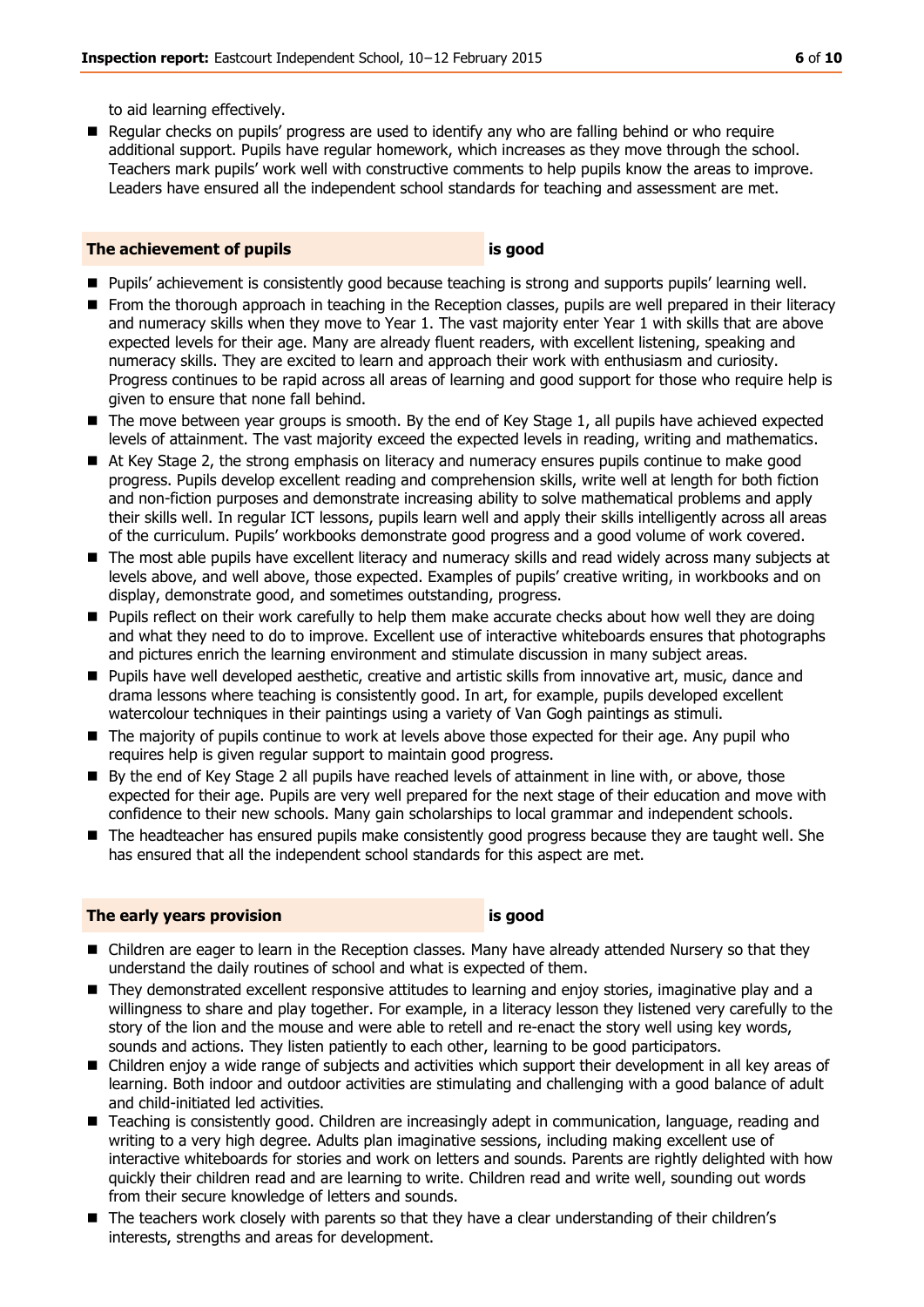- Teachers monitor progress carefully. Appropriate provision is put in place for children with any special learning needs. All children are well catered for, with good individual support if required. The teaching assistants are well deployed to ensure children's needs are well met.
- Teachers keep detailed notes of the children's progress and plan the next steps in learning and development for key literacy and numeracy activities. Activities are carefully linked to learning, as when children were using money while they were pretending to be shopkeepers. Children regularly play outdoors. Resources are plentiful and well used to promote all the areas of learning.
- In discussion, parents indicate that children feel safe. There are no behavioural issues and children report that they enjoy school and play happily with others. The behaviour and safety of the children are outstanding. Safeguarding policies are implemented rigorously and staff take their responsibilities for the safety of children seriously.
- The leadership of the early years provision is good, and leaders have ensured that all the independent standards are met. Discussions with the headteacher and the early years leader indicate that the school has an accurate understanding of early years provision, training requirements and areas to develop further.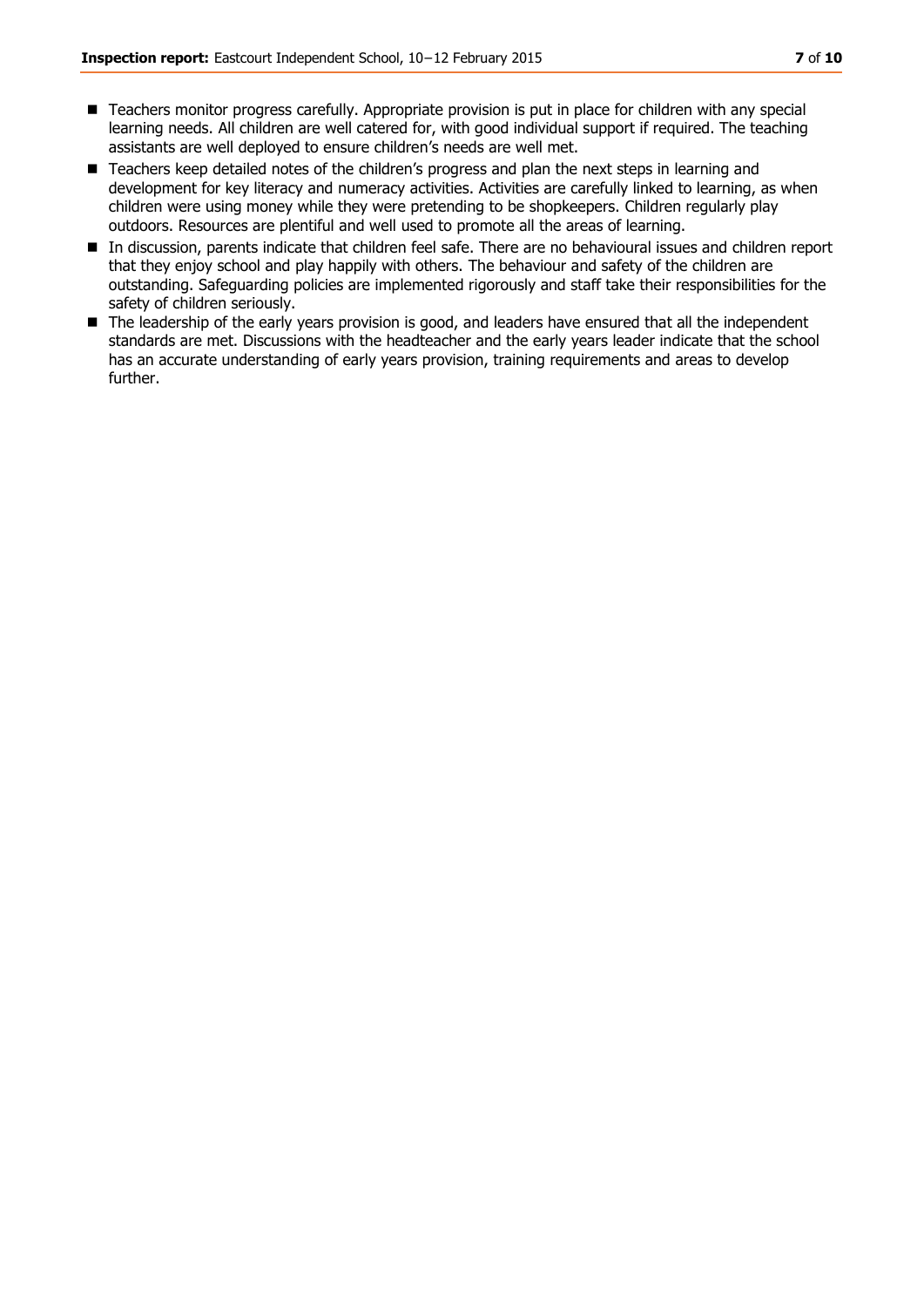# **What inspection judgements mean**

| <b>School</b> |                      |
|---------------|----------------------|
| <b>Grade</b>  | <b>Judgement</b>     |
| Grade 1       | Outstanding          |
| Grade 2       | Good                 |
| Grade 3       | Requires improvement |
| Grade 4       | Inadequate           |

Detailed grade characteristics can be viewed in the Non-association independent school inspection handbook which is published on the Ofsted website: [www.gov.uk/government/publications/non](http://www.gov.uk/government/publications/non-association-independent-school-inspection-handbook)[association-independent-school-inspection-handbook.](http://www.gov.uk/government/publications/non-association-independent-school-inspection-handbook)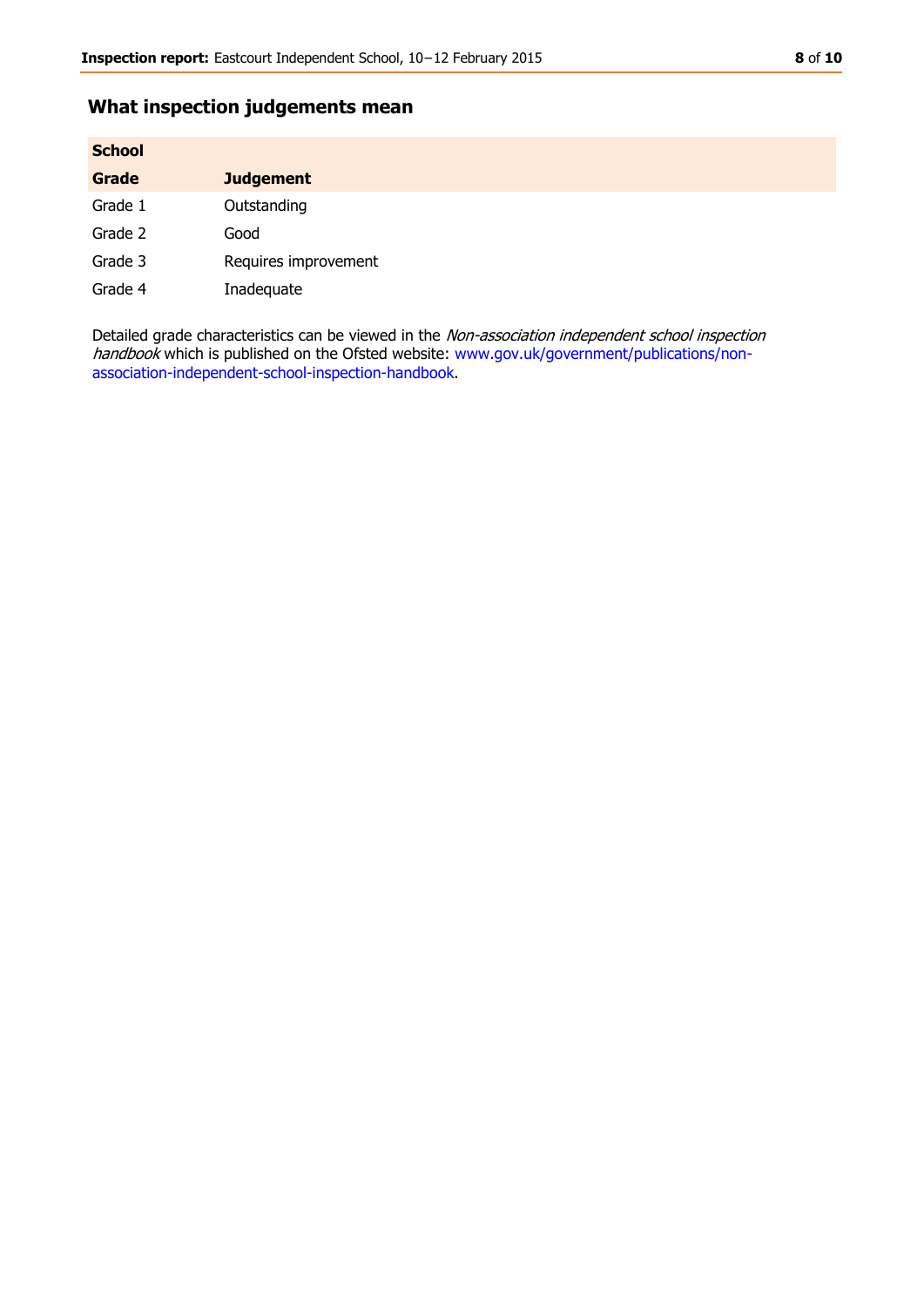## **School details**

| Unique reference number        | 102869   |
|--------------------------------|----------|
| <b>Inspection number</b>       | 447187   |
| <b>DfE</b> registration number | 317/6055 |

This inspection was carried out under section 109(1) and (2) of the Education and Skills Act 2008, the purpose of which is to advise the Secretary of State for Education about the school's suitability for continued registration as an independent school.

| <b>Type of school</b>               | Day                          |
|-------------------------------------|------------------------------|
| <b>School status</b>                | Independent school           |
| <b>Age range of pupils</b>          | $4 - 11$                     |
| <b>Gender of pupils</b>             | Mixed                        |
| Number of pupils on the school roll | 300                          |
| <b>Number of part time pupils</b>   | 0                            |
| <b>Proprietor</b>                   | Christine Redgrave           |
| <b>Headteacher</b>                  | Christine Redgrave           |
| Date of previous school inspection  | 6-7 July 2011                |
| <b>Annual fees (day pupils)</b>     | £6,300                       |
| <b>Telephone number</b>             | 020 8590 5472                |
| <b>Email address</b>                | admin@eastcourtschool.org.uk |